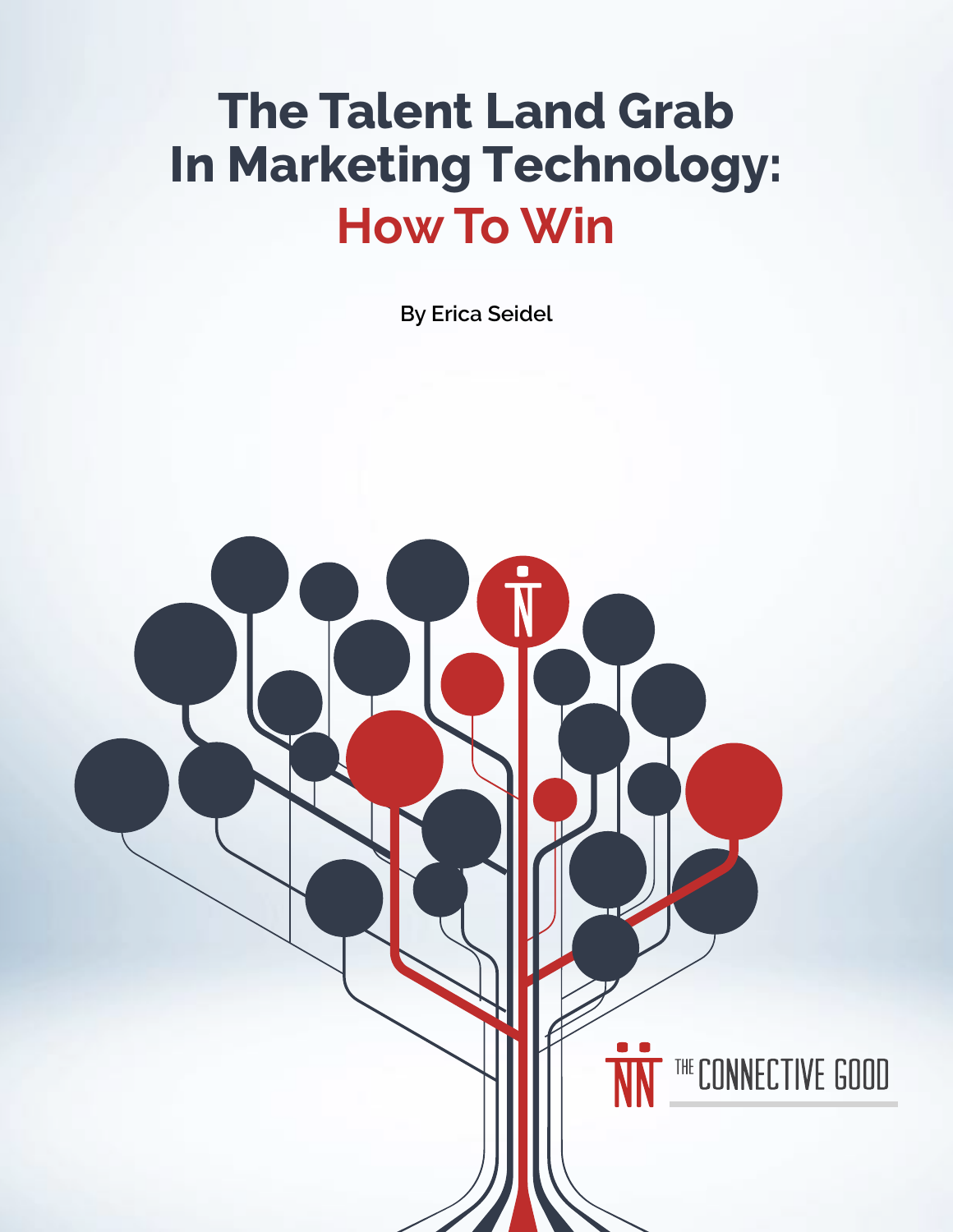# **Contents**

- [3 Executive Summary](#page-2-0)
- [4 Marketing Technologists: Who Are They And Why Do We Need Them?](#page-3-0)
- 5 [Aptitude, Altitude, And Attitude: What Hiring Managers Seek In Marketing Technologist](#page-4-0)s
- 6 Conquering The [Three Challenges Of The Talent Land Grab In Marketing Tech:](#page-5-0)  [Scouting, Evaluating, And Selling](#page-5-0)
- [7 Scouting: Be Proactive, Personalized, And Not Too Pick](#page-6-0)y
- [10 Evaluating: Let Both Sides Try Before They Buy](#page-9-0)
- [11 Selling: Treat Candidates Like You Treat Customers](#page-10-0)
- [15 Recommendations: Recruiting Marketing Technologists in Today's Difficult Market](#page-14-0)
- [16 Self-Assessment: How Well Are You Conquering The Challenges Of Recruiting](#page-15-0)  [Marketing Technologists?](#page-15-0)
- [17 Methodology](#page-16-0)
- [18 Participants](#page-17-0)
- [19 About The Author: Erica Seidel](#page-18-0)
- [19 Acknowledgments](#page-18-0)

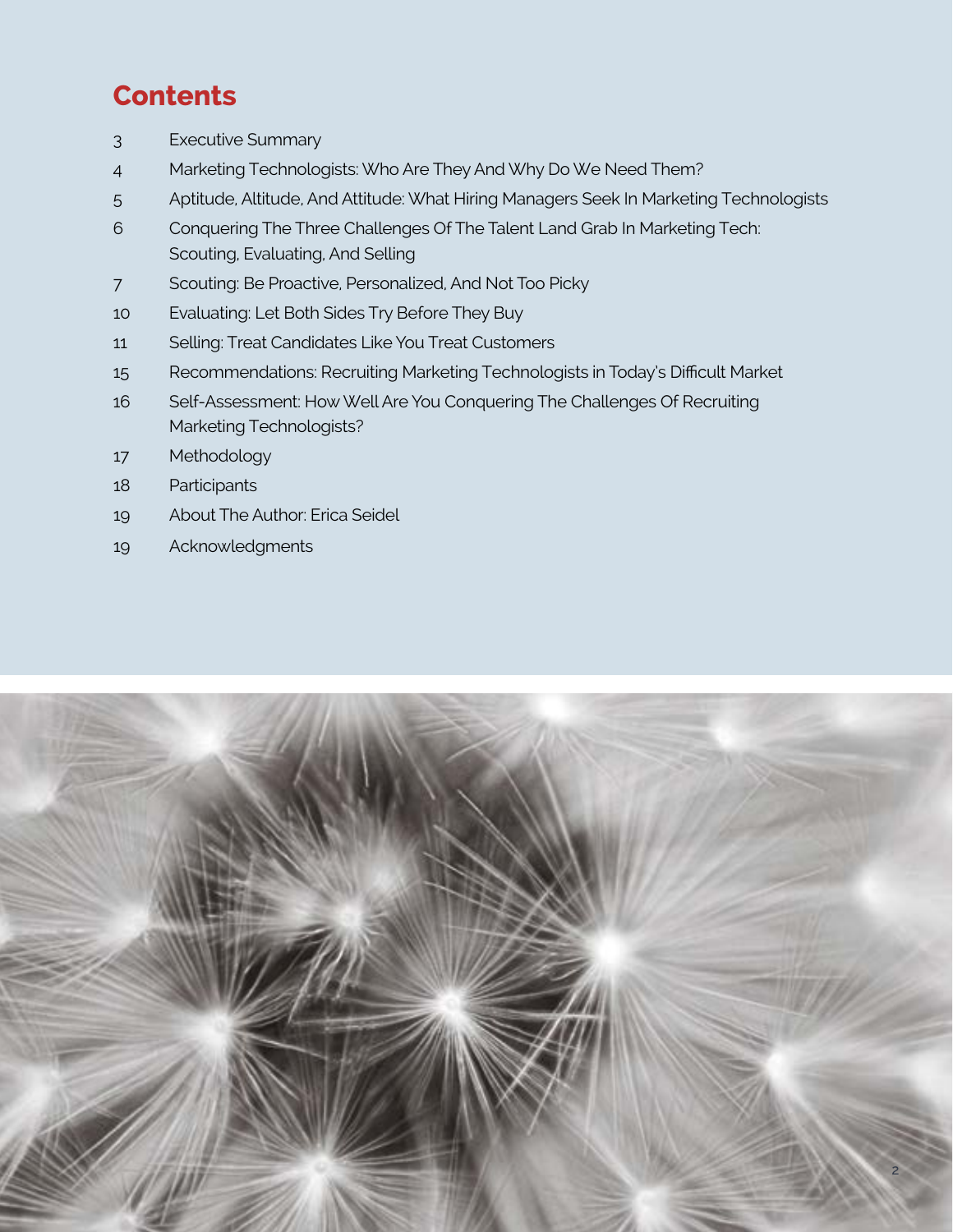### <span id="page-2-0"></span>**Executive Summary**

Marketing has changed more in the past five years than in the previous fifty. Driving that change is an explosion of emerging technologies that enable – and challenge marketers to launch products, build brands, create campaigns, find customers, and measure results faster and more effectively than ever before. Into this fast-changing world a new breed of marketer has arrived: the marketing technologist. The role is new, expectations are high, and supply of highquality talent is low.

Over the past few months, I have conducted research to examine the challenges confronting executives when recruiting marketing technologists, and how they overcome those challenges. The insights I share in this paper come from:

- qualitative interviews with executives who recruit and manage marketing technology talent across a range of industries
- my experiences from recruiting marketing technology talent

Three interrelated challenges surface throughout the recruiting process: scouting, evaluating, and selling. Hiring managers struggle the most with scouting – filling their proverbial funnel with enough highquality candidates. This could be due to an over-reliance on "post and pray" recruiting – posting on job boards and praying that the right talent will appear, rather than personally and proactively engaging with talent. It could also be due to simple semantics — 'marketing technologist' is not a universal term, and someone with the right skills could be difficult to find since they have a very different job title.

Effective evaluation is holistic and examines the three A's of an ideal marketing technologist: Aptitude, Altitude, and Attitude. Hiring managers agree that the most important trait of a marketing technologist is the ability to learn, reflecting the rapidlyevolving world of marketing technology.

The higher we reach for top talent, the more important it is to accompany that reach with a compelling sell. Those who successfully recruit marketing technologists apply their marketing and sales chops to the recruiting effort. They deliberately build a value proposition for candidates and they deliver a candidate experience that sells the candidate at every touchpoint.

Whoever is leading the recruiting effort hiring managers, internal talent acquisition professionals, or external recruiters — they will be most successful when they apply an understanding of marketing transformation and the role of marketing technology within it. This will allow them to credibly tap into specialist networks and engage talent.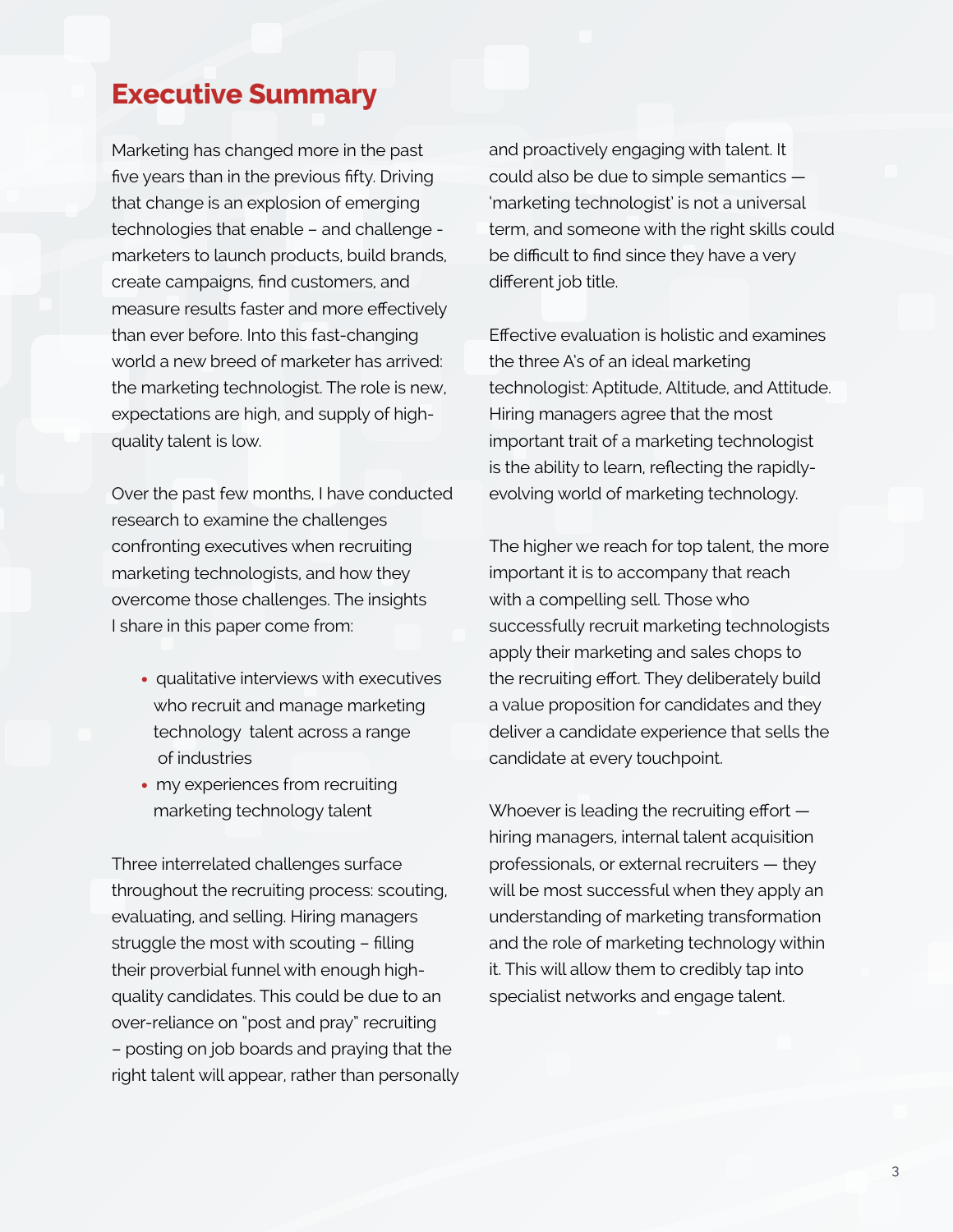## <span id="page-3-0"></span>**Marketing Technologists: Who Are They And Why Do We Need Them?**

Marketing technologists infuse technology capabilities into the marketing bloodstream, with the goal of making marketing faster, smarter, leaner, and more stable. As the wizards behind the transformation of marketing, marketing technologists' responsibilities include, but are not limited to:

- Marketing automation
- Marketing resource management
- Integration of tools and processes across marketing and sales
- Customer data management and analytics
- Social media monitoring, analytics, and automation

By definition, the ideal marketing technologist is fluent in marketing and technology, blending the creativity of marketing with the process and scaling orientation of IT.

The marketing technologist moniker is a new one, although there are plenty of people with skills at the marketing/IT intersection and only some have the title Marketing Technologist.

#### **Today's marketing technologists are found throughout organizations, in areas such as:**

- Marketing Analytics
- Information Management & Analytics
- Customer Intelligence
- Direct or Database Marketing
- Marketing Operations
- Data Science
- Platform Marketing
- Performance Marketing
- Digital Marketing
- e-Commerce

Marketing technologists may work internally in a client-side organization, or for a marketing software or services company in client-facing roles, advancing the marketing discipline for their customers.

**"Marketing is not just outbound demand gen and filling the top of the funnel.** It's also about segmentation, product optimization, pricing, strategy, and more. When you take this broader view of marketing, there is a much bigger solution space for marketing technology."

> **Adam LeVasseur** Slalom Consulting

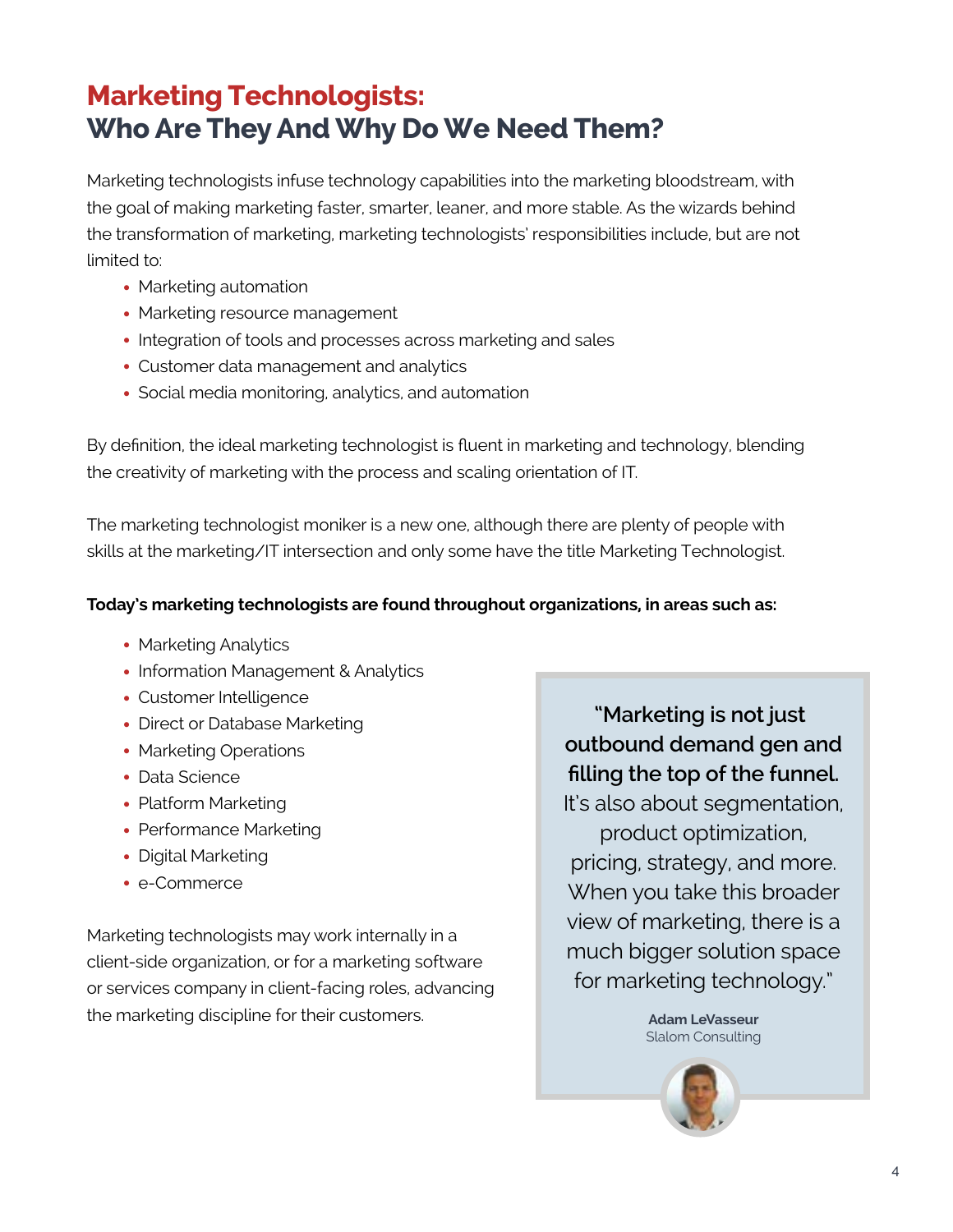# <span id="page-4-0"></span>**Aptitude, Altitude, And Attitude: What Hiring Managers Seek In Marketing Technologists**

Organizations on the hunt for marketing technologists are seeking a unique combination of aptitude, altitude, and attitude. Across the board, the #1 wish list item for marketing



technologists is the ability to learn. Given how quickly the technology landscape shifts, hiring managers value people with the curiosity, resourcefulness, and flexibility to find answers in a rapidly-changing world.

### **Aptitude, Altitude, And Attitude: The 3 A's Of Ideal Marketing Technologists**

### **Aptitude:**

• Stay on top of technology trends and tools, both in general and as they apply to marketing



**"Look for someone who can conceive a technical architecture, including inputs, outputs, business logic, and where data resides."** 

— Adam LeVasseur, Slalom Consulting

- Develop a nuanced understanding of the customer journey and add value and speed to it across multiple channels
- Distinguish technology that is operational from technology that is useful and usable



**"Understand not just how technology works in isolation but pragmatically design the environment according to how people work."** 

- Malcolm Faulds, dunnhumby
- Convince others what a technology investment will do for the organization

**"Beware that there can be a long learning curve on the road to being an evangelist. This is because you have to demonstrate how a technology investment will benefit the business, ideally from personal experience. If you can say that in your last company, a particular investment helped increase lifetime customer value or reduced the time to get a campaign out by 50%, that is so much more compelling than the vendor's sales pitch."** 

— Director, Customer Insights & Analytics, major energy service provider

• Translate between technical and less-technical people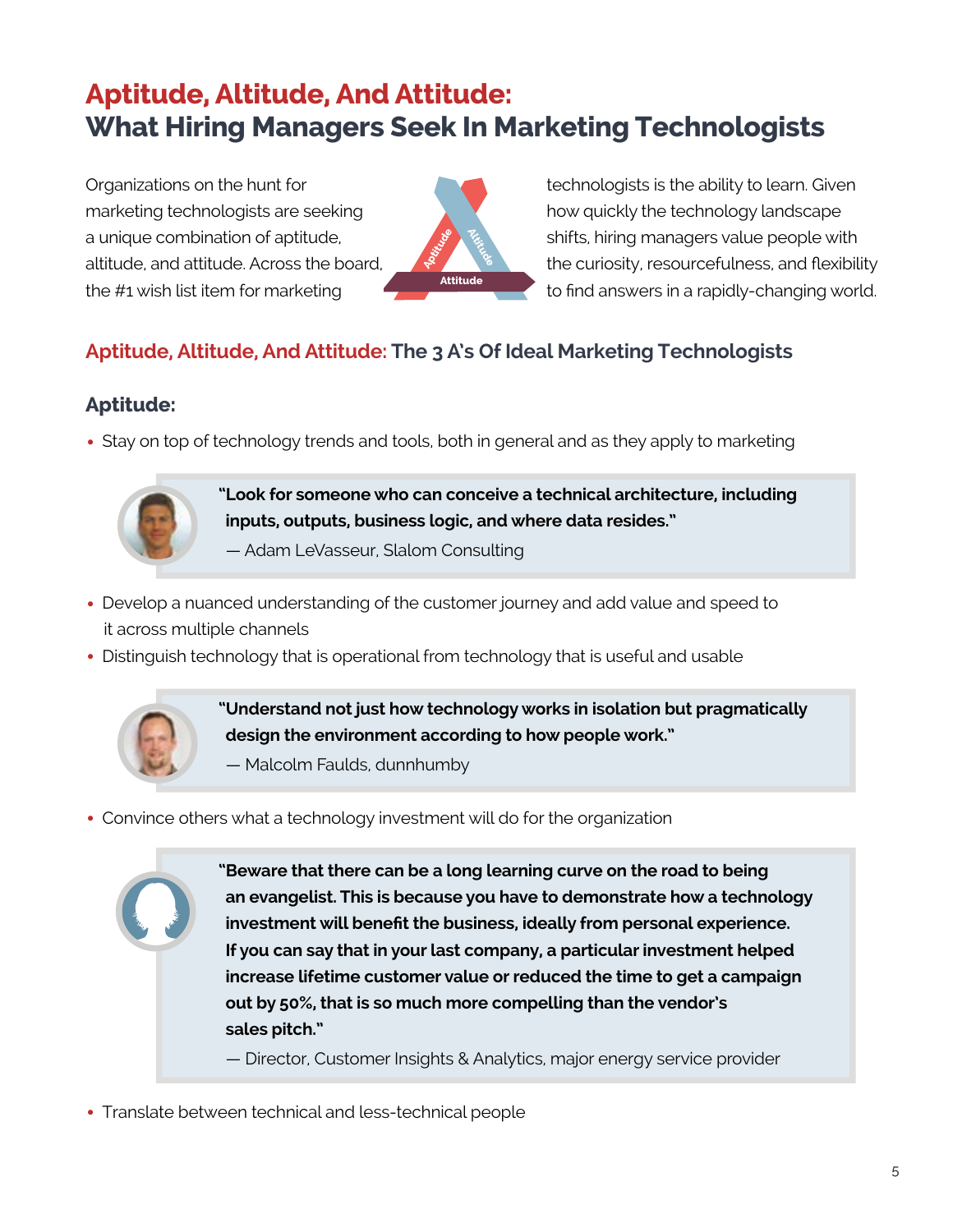#### <span id="page-5-0"></span>**Altitude:**

- Be able to walk into a meeting with either the CMO or the CIO and add value
- Scale and optimize efforts across the organization

**"You want someone who can play the long game of relationship management across siloes, but isn't so inured to big company politics that they can't ask, 'Why is this being done this way?'"** 

— Shawn Goodin, Clorox

• Go beyond simply buying technology for its own sake — build integrated platforms that link to overall strategic goals

#### **Attitude:**

- Be hands-on, getting into the weeds when necessary
- Be comfortable working autonomously, since many companies only have one marketing technologist
- Be "precise without being a perfectionist," in the words of one participant
- Be able, ready and willing to learn

### **Conquering The Three Challenges Of The Talent Land Grab In Marketing Tech: Scouting, Evaluating, And Selling**

Once you define what you're looking for in a marketing technologist, you need to find one. You will face three hurdles:

- **Scouting:** Identifying enough high-caliber candidates is far and away the most common challenge faced by participants in this research.
- **Evaluating:** Exploring whether candidates have the chops for a multi-faceted role that's prone to change is another challenge.
- **Selling:** Identifying what is important to candidates, developing a value proposition, and delivering on it throughout the recruiting process is a challenge that will stretch your marketing muscles.

Scouting, evaluating, and selling may strike you as sequential steps in the recruiting process. But instead of thinking of them as separate and distinct — like three spears of asparagus — approach them as interwoven, overlapping strands — more like cooked spaghetti. Successful selling

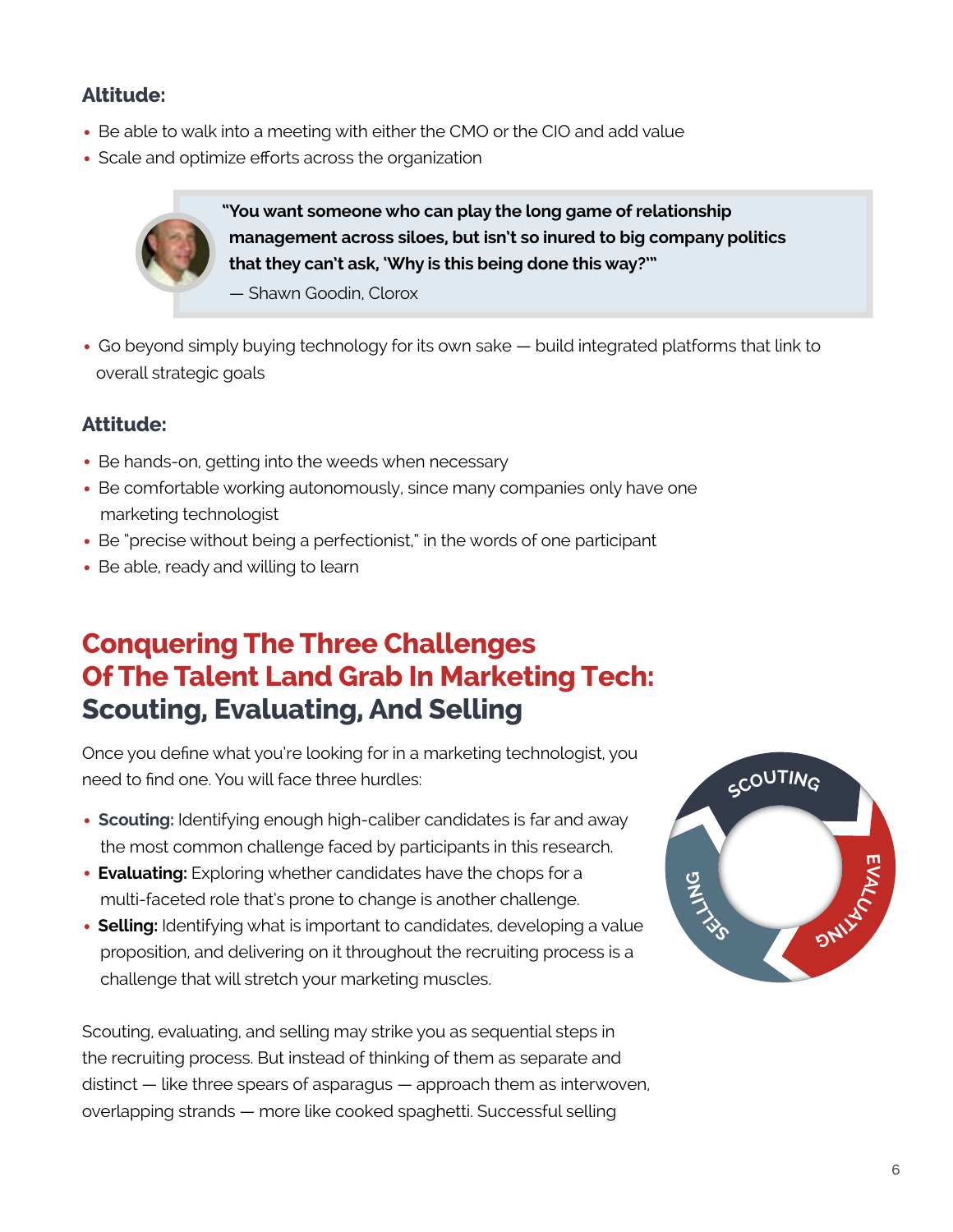<span id="page-6-0"></span>leaves a strong impression with candidates and can lead to referrals, which supports scouting. A well-crafted evaluation phase invites candidates to demonstrate their problem-solving skills with real challenges they will encounter in the job, and makes selling easier. Smart, incisive, and proactive scouting streamlines the rest of the process.

In my research, I noticed a theme of hiring managers taking an active role in scouting, evaluating, and selling candidates. This was especially the case when their talent acquisition partners had a more generalist orientation. If a generalist talent acquisition team has only a minimal understanding of marketing transformation and the role of marketing technology within it, they have a harder time credibly tapping into communities of experts. As a result, the talent they surface — according to participants — tends to be either from the marketing side or the technology side, instead of straddling both disciplines. An approach that blends know-how and networks across marketing, recruiting, and marketing technology is clearly most apt to succeed.

#### **Scouting: Be Proactive, Personalized, And Not Too Picky**

A common refrain I hear from hiring managers is: "If I could just get more people into my funnel, I'd be able to sell them on the opportunity." What's behind the limited supply of good candidates?

- An over-reliance on "post and pray" recruiting. Often, organizations post their job openings on LinkedIn and other job boards, and then pray that qualified candidates will materialize. Disappointment and frustration sets in when their candidate pool fails to inspire. Post and pray is like casting your fishing line in the Hudson: You just might reel in an interesting fish, but you'll probably throw most of what you find right back in the river.
- Semantics. With marketing technology job titles all over the map, an ideal candidate may have a title quite different from "marketing technologist." This lack of standardization means many good candidates get missed, thus making it harder for talent and hiring managers to find each other.

How do smart hiring managers overcome the supply problem and fill their funnels with valuable candidates? They:

**1) Embrace non-marketers.** Successful marketing technologists can hail from a variety of backgrounds, including finance, IT, tech consulting, agencies, or digital marketing. Whether marketing technologists are career marketers or 'transfers' from other disciplines, they should be unhampered by 'arts and crafts' marketing modes and methods.

Philipp Stauffer, founder and CEO of marketing technology platform Onor, recalls building a marketing analytics practice at a large consultancy. The timing was opportune: it was right after the 2008 market collapse, and plenty of financial services quants were available and looking to pivot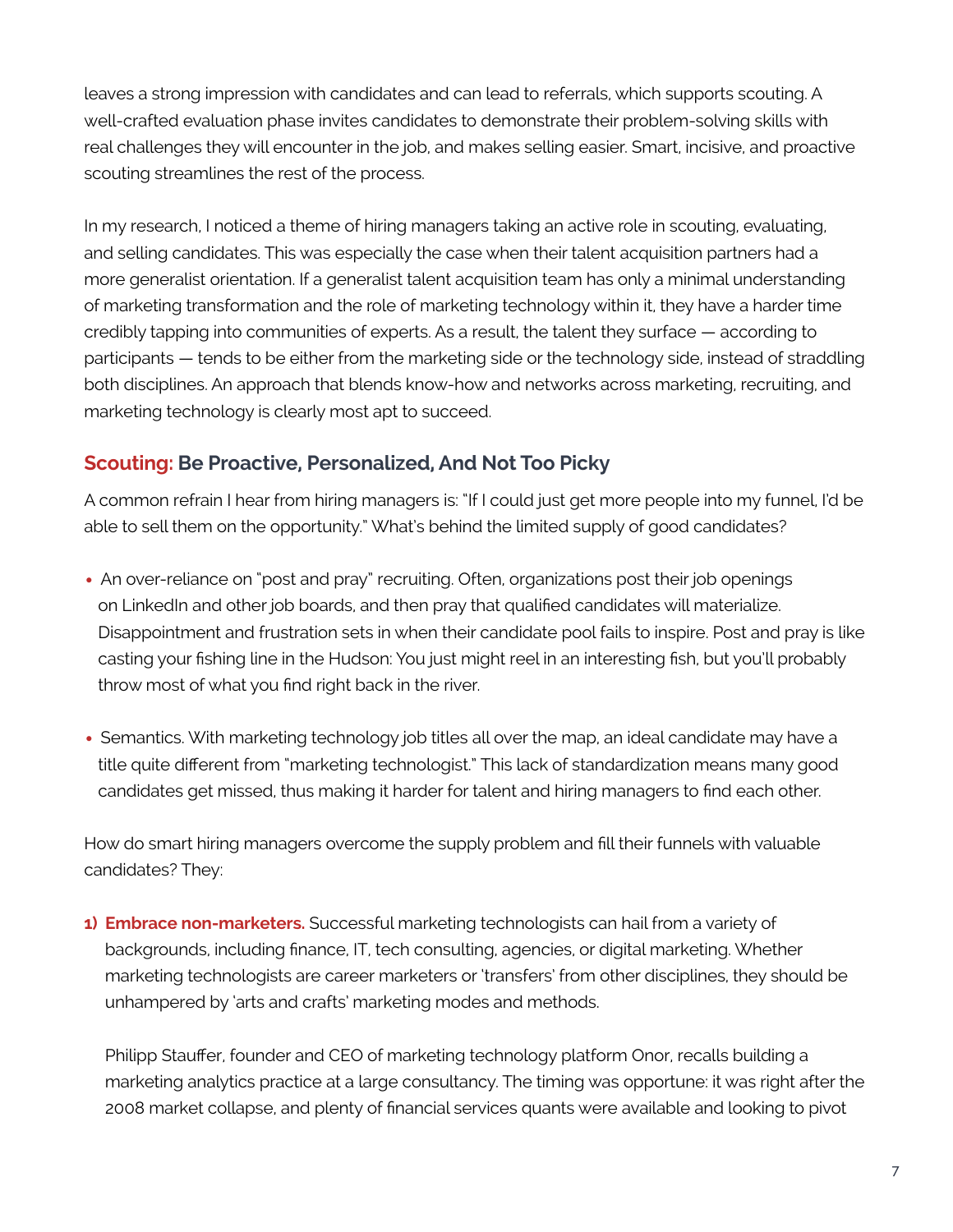their careers. Philipp says: "They were not just laid off, but also deeply frustrated with the ethics of the financial services industry. And the beautiful thing about the analytical space is if you are a strong quant talent, you can enter any industry you want."

- **2) Engage consultants to fill gaps in the short term.** Several research participants suggested overcoming a talent shortage by hiring independent consultants or the consulting units of vendors. Yes, "renting" talent like this can be more expensive in the short term, but this way you can gradually pinpoint the full-time talent profile that you need, and then expand at the right pace.
- **3) Hone job descriptions to showcase only the most essential 'must haves.'** Let's imagine a job description that says, "The ideal candidate will have 10 years' experience with CRM software." Now, suppose you have two candidates: Candidate A has 10 years of experience doing the same thing over and over again; while Candidate B has only five years of experience but has progressed faster and seen a broader set of technologies, challenges, and marketing environments in their short career.

Which candidate do you want? Most people would say B. Why? Because often the best people master jobs quickly and are then ready for their next step. With a broader recruiting lens, you will ensure that candidates are not penalized for a pattern of fast growth.

There's another reason why re-evaluating long lists of 'must haves' on job descriptions is important: Many candidates don't bother applying if they can't meet all the so-called 'requirements' on the job description. We saw earlier that the most important wish list item for a marketing technologist is the ability to learn. Since that is the case, relax your expectation for a candidate to check every single box on Day One. Instead of imposing an endless list of requirements, use your job specs to highlight the unique aspects of the job and the attitudes you are seeking.

This strategy can be particularly helpful when ramping up marketing analytics efforts. Author and marketing analytics consultant Cesar Brea has found that: "A smart analytics strategy starts simple and doesn't expand any faster than a firm's ability to absorb the insights it generates. You don't want analytic Ferraris running in first and second gear all the time, burning out their clutches in the heavy traffic of your operating realities."

#### **4) Hire with an eye to building teams, by identifying candidates with some, if not all, of what**

**you need.** Several people I interviewed for this research discussed the advantages of thinking in terms of teams when hiring. They look for people with skills and traits that complement others on the team, even if they don't "have it all." Then they cross-train the members of these teams. For instance, consider pairing an analytical technologist with someone who is a great interface to the business. This approach may be expensive and may make your team feel bloated at times, but it will also introduce some extra capacity.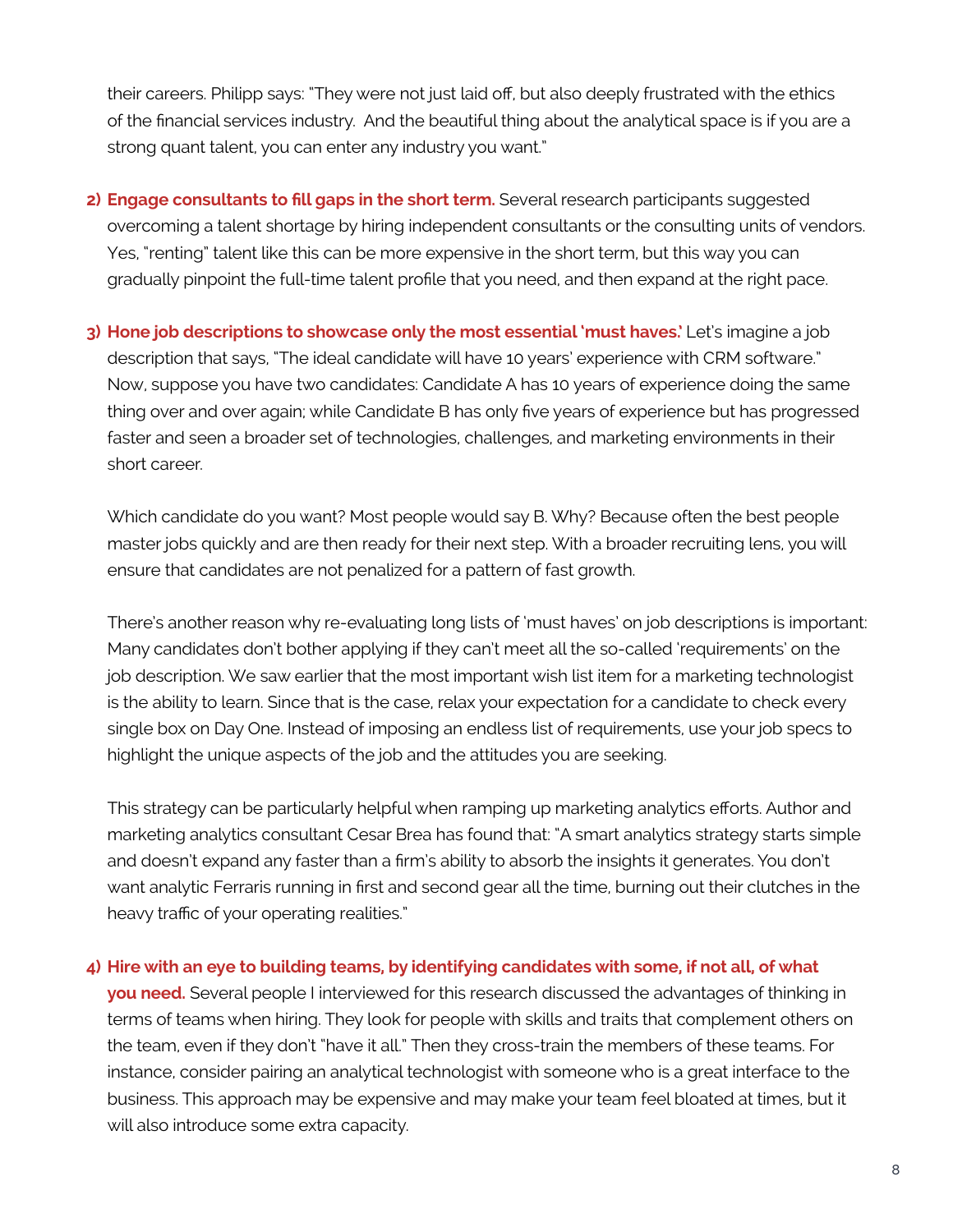One participant faced the challenge of finding analytical and technical marketing talent, a task made harder by the firm being headquartered in Houston, which is not a hotbed for marketing tech talent. She says: "The question becomes who has done something relevant — even if remotely relevant — and how do you build a portfolio of skills within your team. It's a matter of how many skills you can get at once. If you can get two or three in one person, that's good. I had a guy on my team who spent 15 years in our industry and is a great statistician. He doesn't have as much customer-facing experience, but that's OK."

If your organization is small and you only have one marketing technologist, you won't have the luxury of teams. In that case, you will be looking for the best all-around athlete you can find.

**5) Tap vendors.** Many vendors showcase their power users and advanced customers, whether on their web sites, at conferences, or through their user groups. Consider tapping into these communities to broaden your funnel.

Jason Seeba, Lead Marketing Technologist at BloomReach, was on the hunt for a marketing technologist. He knew of a bright individual who was making substantial contributions to the Marketo online community. It was clear this individual was a problem-solver who was motivated to help others. From a continent away, Jason managed to land him.

**6) Bring on a talent magnet.** Consider investing in one talent magnet — even if this means stretching your budget. Landing a senior individual with strong ties to the marketing technology ecosystem can pay off when that person taps their network to grow the team.



But don't expect to tap that network on Day One with a new hire, when they are still deciding if it is the right place for them. **Hagen Wenzek, former CTO of Mediabrands** who has also advised marketing technology startups with their hiring, has good advice here: "Check in with the new hire after a week, a month, and a quarter. Make sure they are happy. Then at the three-month mark, ask for them to refer you to others in their network. They won't put their reputation on the line after one day but if they are happy after 90 days, they are more likely to do so."

**7) Host 'scouting sprints.'** How about bringing the CMO and the CIO together to discuss their shared vision, and gather the marketing and IT staff to hear about it? Then, while the remarks are fresh in the minds of the attendees, ask them to recommend people to help deliver on the mission. Ideally, you can have them hear about the mission, identify top talent, and reach out all in one meeting.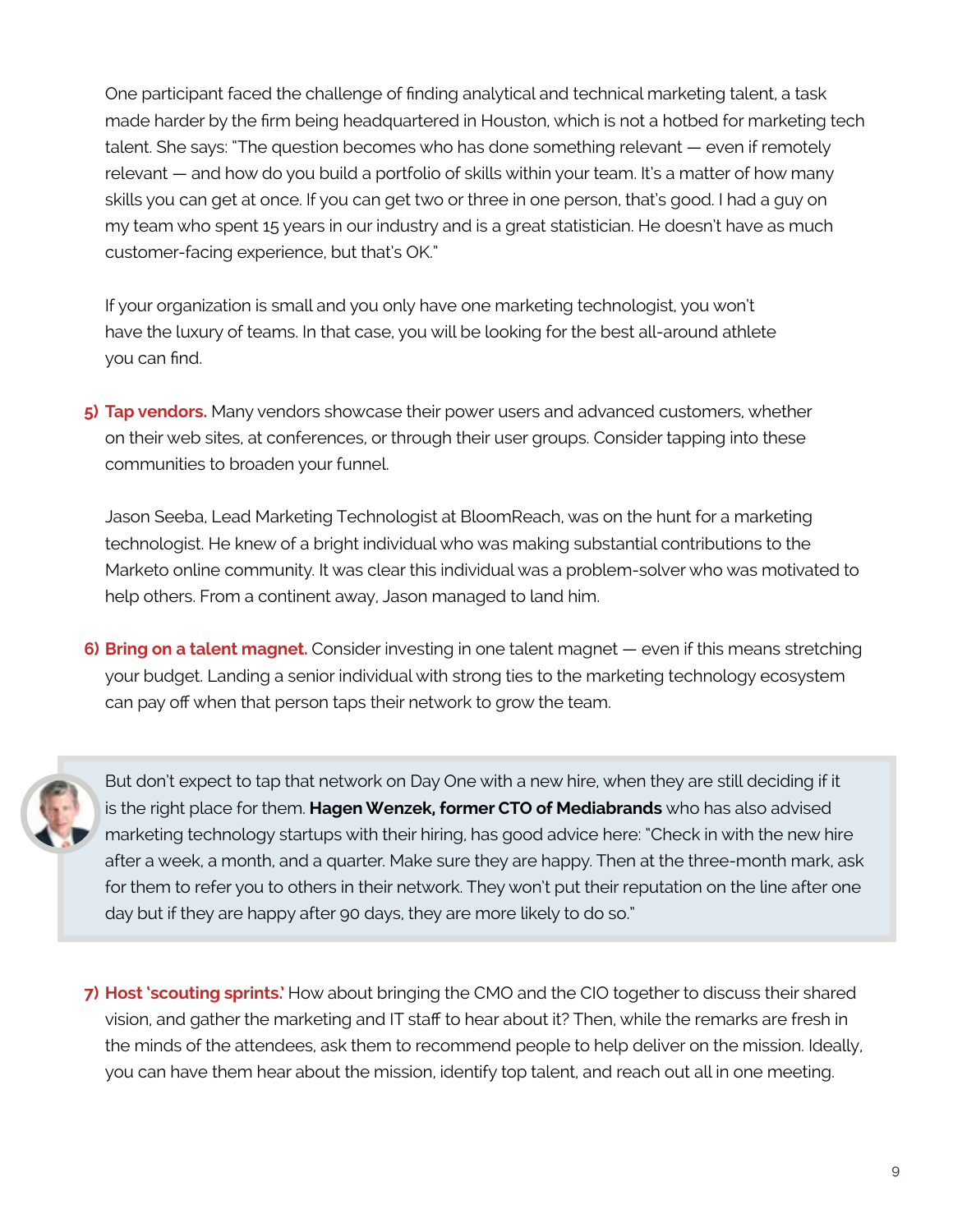#### <span id="page-9-0"></span>**Evaluating: Let Both Sides Try Before They Buy**

Once you have enough candidates flowing into your funnel, your accompanying challenge is to evaluate them.

You would think that evaluating analytical talent at the marketing/technology intersection is a highly analytical endeavor. But ironically, some of the most analytical marketing leaders I have met admit to hiring more by gut feel than by applying predictive approaches. Evaluating candidates is a discipline unto itself. So please consider these tips instructive, not exhaustive. Whether you use technology, psychometrics, or old-fashioned one-on-one meetings in your evaluations:

- **1) Incorporate assessments that beget actual work.** Hiring processes comprised solely of interview questions will surface the candidates who are the best at interviewing – not necessarily the candidates who will be the best at the job. By contrast, when you expose candidates to the type of work they will do on the job and give them the opportunity to show their previous work, mutual confidence in the fit – or lack thereof – increases. With the right assessments, both sides can evaluate aptitude, altitude, and attitude.
- **2) Test for altitude.** We know altitude is a key aspect for marketing technologists, especially senior ones who will oversee architecting, rolling out, and scaling an entire technology environment. Look for people who enjoy not just coming up with a new solution, but also making that solution stable, repeatable, and standardized. Look for evidence that a candidate embraces simplicity, since it is in reducing ambiguity that their solutions can be broadly applied.

For more junior hires, Rishi Dave, CMO of Dun & Bradstreet, has a suggestion for testing altitude: "Ask them to connect what they have done to the broader strategies a modern CMO might have. For example, can they articulate how technology drives inbound marketing?"

**3) Explore the whole person.** Earlier, we saw that the best marketing technologists are open-minded by nature and also self-sufficient learners. Exploring a candidate holistically (rather than asking them only about their technology aptitude) will surface these traits and highlight the people with the initiative and passion to 'lean in' to their roles in marketing technology.

Greg Tirico at Sage discussed how he differentiated himself as a marketing technologist candidate. He wrote a blog that chronicled and evaluated the productivity apps he was using. Greg suggests that people hiring marketing technology talent look for others who, like him, "have figured out that Excel is not the solution."

**4) Try before you buy.** Reflecting the challenges of predicting who will be most effective on the job made more complicated by the nascence of the marketing technology role — several participants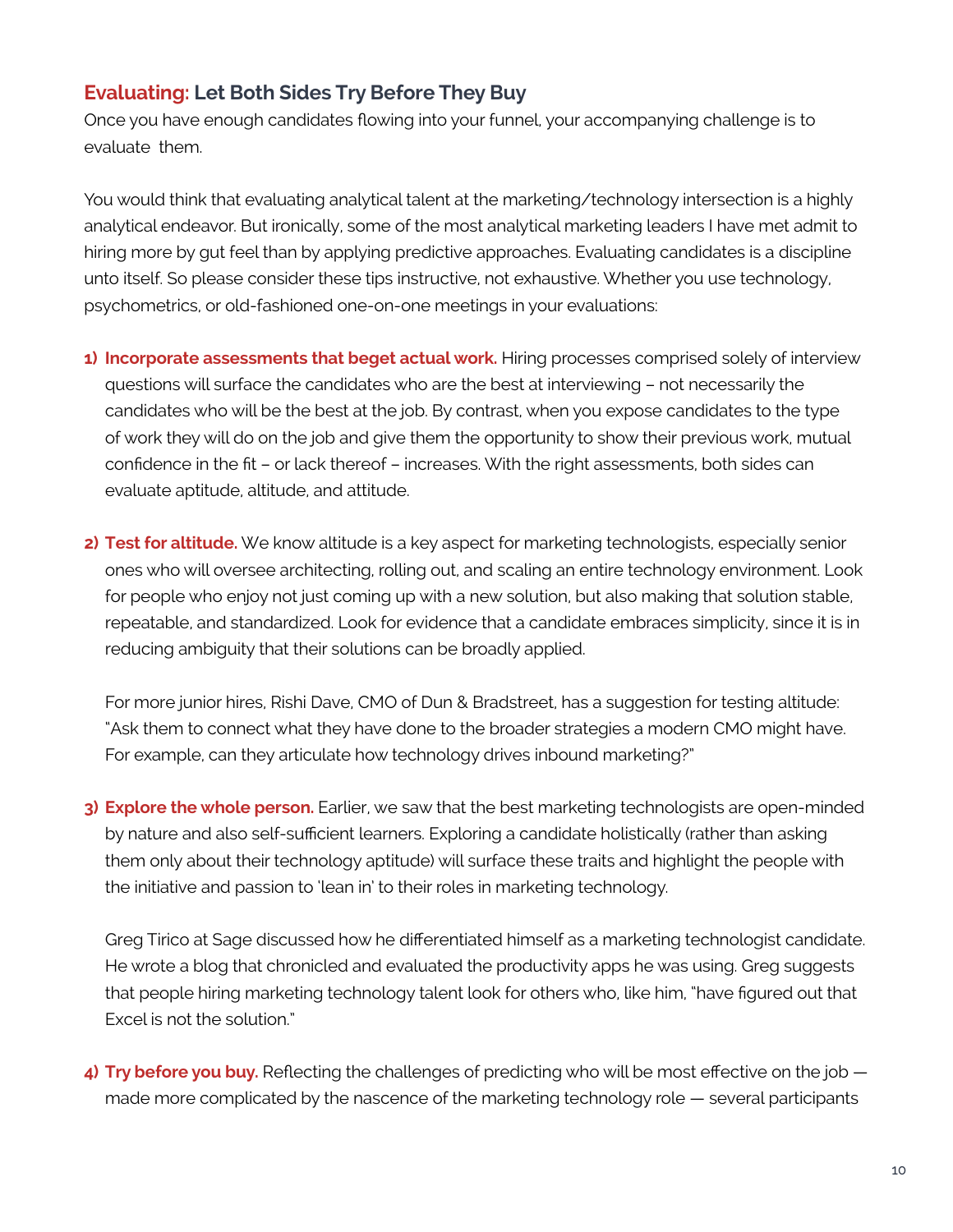<span id="page-10-0"></span>noted the rise of extended trials for evaluating talent. With this arrangement, you can test skills and cultural fit on both sides. Some hiring managers engage candidates as part-time consultants before hiring them. Others hire talent on a full-time basis and then have an honest dialogue after a few months about fit on both sides. (This tendency is consistent with the emerging 'tours of duty' approach for jobs — the idea of hiring people to accomplish explicit, time-bound mandates rather than to hold jobs with infinite time horizons. For more on this, see Reid Hoffman and Ben Casnocha's work on 'The Start-up Of You.')

#### **Evaluation Suggestions**

**Here are some suggested avenues for exploring the fit with candidates. Consider seeding interviews with these questions. To assess candidates' Aptitude, Altitude, and Attitude more deeply, invite them to prepare a story or a few slides ahead of an interview.**

- **1.** In marketing technology, things change quickly and it's important to learn and adapt in real time. Your job will undoubtedly evolve beyond what is written in the job description today. With that in mind, how do you forecast your role changing over the next 12-24 months?
- **2.** Walk me through the process you used to decide on your marketing automation solution.
- **3.** In your most recent role, how did you decide which marketing technologies to rent, buy, build, and ignore?
- **4.** What was the last thing you learned on your own? How did you approach it? Why?
- **5.** Tell me about a time when you proposed a solution that did NOT involve technology.
- **6.** Here's the raw data from a recent A/B test. Craft a few slides to show the 'so what' and the 'now what' to the CMO. How would you change the presentation if you were presenting this information to the CIO?

#### **Selling: Treat Candidates Like You Treat Customers**

The third challenge of landing great marketing technology talent is selling them on the opportunity. The higher we reach for top talent, the more important it is to accompany that reach with a compelling sell. Most hiring managers agree in principle that selling is important. But too often, their candidates fall into a black hole of recruiting bureaucracy. In this hole, candidates can linger for weeks, receiving meager feedback that leaves them scratching their heads rather than understanding how to improve. Such treatment alienates top candidates, especially those that are being wooed by multiple organizations.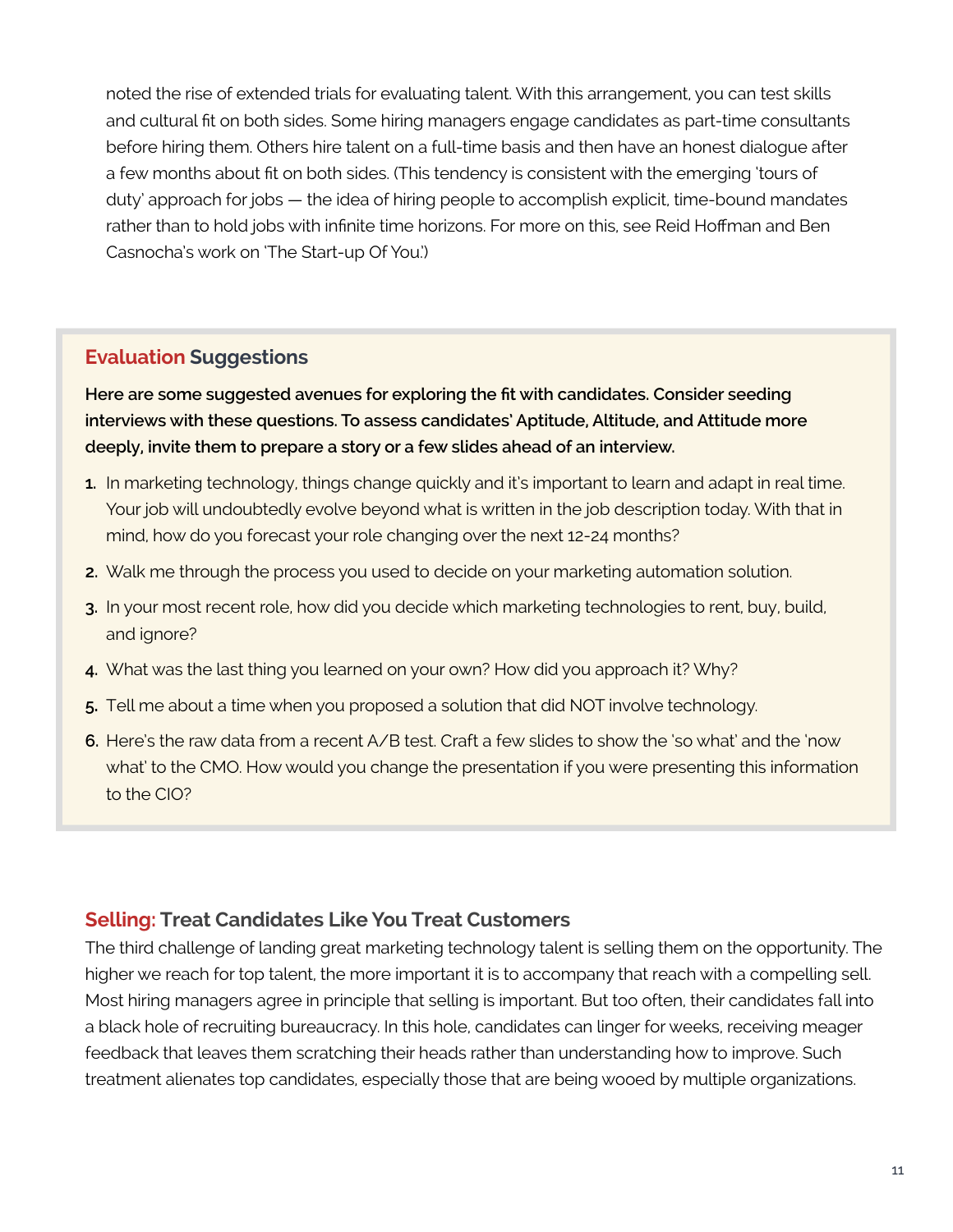The good news: If you apply marketing and sales skills to recruiting, by paying attention to the candidate value proposition and the candidate experience, you will differentiate your opportunity and land more of the candidates you want.

Selling is not something to relegate to the end of the recruitment process. The best recruitment approaches, like the best marketing approaches, deliver a candidate experience that sells the candidate at every touchpoint with a consistent and reinforcing message.

When I work with hiring managers looking for marketing/technology talent, I encourage them to treat candidates as they would treat customers. If we had a \$500k prospective customer on the hook, wouldn't we, at the very least, schedule a meeting expediently, prepare for it, show up on time, ask good questions, position the partnership opportunity in a way that benefits the customer, and follow up appropriately? That's exactly what to do with a candidate.

To adopt a sales and marketing mindset for your recruiting:

**1) Consider the signals your recruiting process sends and how they can be improved.** Just as marketers are increasingly focusing on the end-to-end customer experience, recruiters and hiring managers must pay attention to the entire candidate experience.



**Dave Balter of dunnhumby and Smarterer** describes this well: "The art of recruiting now is realizing that every single touchpoint is a selling moment. Are there pets in the office? Do you look innovative in how you treat employees? Are you active in the places where leading-edge conversations take place for your industry? You are marketing your business throughout the process."

**2) Re-examine job titles.** An 'email analyst' job title could signal that the person in that role should not care about other channels. Similarly, someone holding the title 'marketing analyst' could get the subtle message that they needn't interface with IT. Just as we want candidates to demonstrate Altitude, it's important to offer job titles with altitude.

**3) Surface what makes an opportunity special, and promote that.** Most job specs portray companies as overly concerned with what they need, and not enough with what they offer. To improve, identify the value proposition you offer to candidates, bearing in mind that different candidate segments could respond to different value propositions. Promote that 'secret sauce' in your job postings, employment branding initiatives, and conversations with candidates.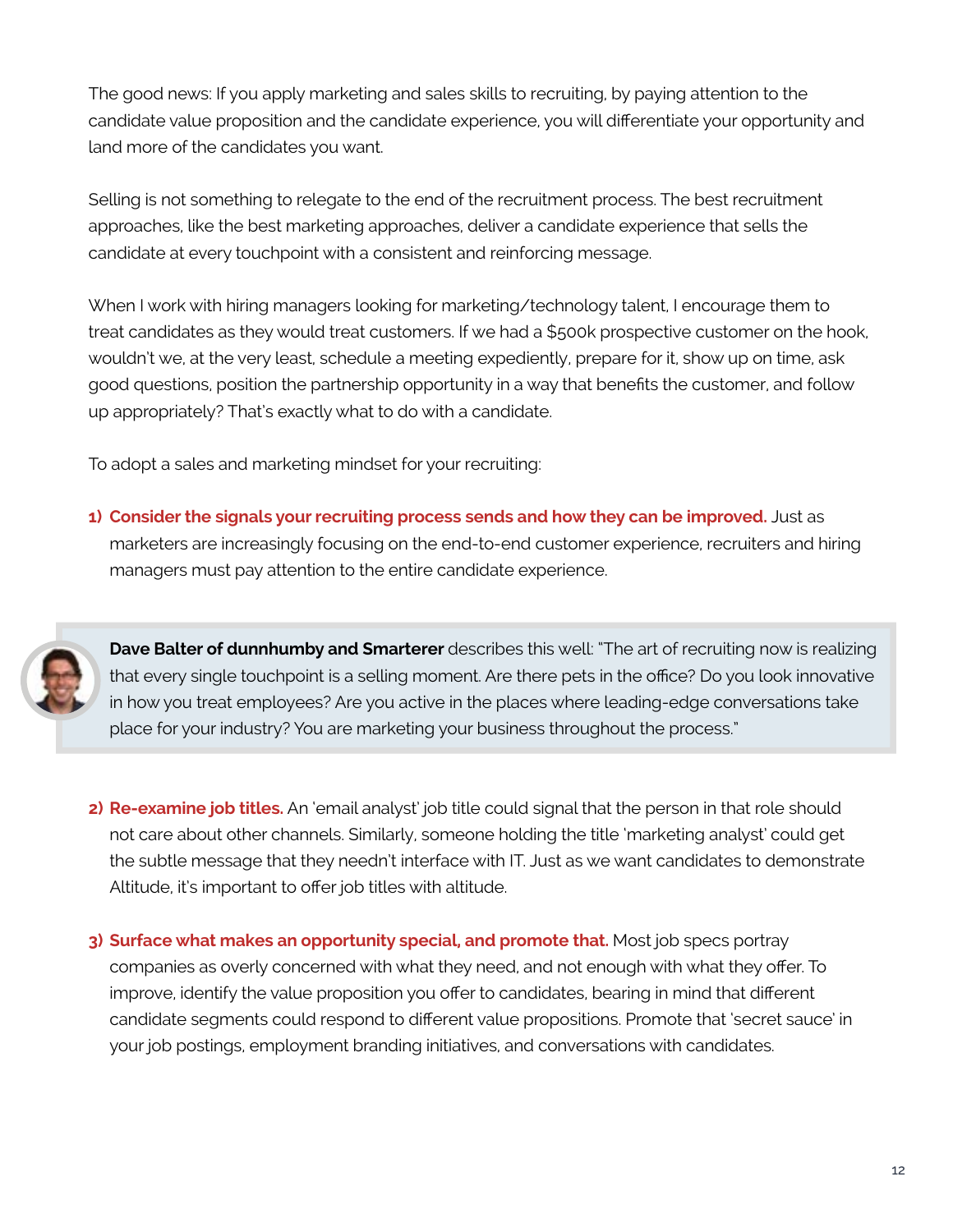The following questions can help to identify and build the candidate value proposition:

- What is special about our organization? What is our mission and why does it matter?
- What is smart or unique about the way we are going after the market?
- How could the new hire grow if they are successful in their role?
- Who would not be a good fit here?

**4) Match your value proposition to your target market and what it values.** To pitch an opportunity effectively, it's not enough to know what you need and what you offer. The other critical piece is knowing what your target market values and speaking to those values.



**Rishi Dave at Dun & Bradstreet** knows his target market well, and has a value proposition that resonates with this market: "What makes our marketing transformation exciting to recruits is that the executive team, including the CEO, supports and understands modern marketing. Here, they don't have to swim against the tide. Here, marketing technologists will focus on driving big change immediately instead of trying to sell it to people who will never get it."

#### **What's Your Pitch?**

To sell candidates effectively, first identify what is special about the opportunity. Here are a few examples:

- Career development: In conversations with candidates, help them picture themselves in the job and the support they will have. Malcolm Faulds, who leads global marketing for dunnhumby, suggests, "Always make a strong 90-day onboarding plan with a combination of long-term initiatives and short-term wins. This way, there's a path for some very visible tactical gains that will lead to traction in the organization, both for the new hire and for the marketing technology function in general." Discussing that onboarding plan before the recruit joins the company can be a selling point, since it shows an organizational commitment to career development.
- Path to CMO: David Norton, EVP of Customer Analytics and Insights at MDC Partners and former CMO at Harrah's, sets marketing technologists on a career path whereby they rotate around in several functions to get exposure across the business. In this way, marketing technology is seen as a unique stop to becoming well-rounded on the journey towards CMO.
- Learning from experts: Are there multiple marketing technologists in your organization? If so, you can showcase this community, and the opportunity for new recruits to learn from experts.
- Making the first mark: By contrast, if you are hiring your first marketing technologist, that's exciting for different reasons – the opportunity to make the first mark, build the first team, and architect solutions from the ground up.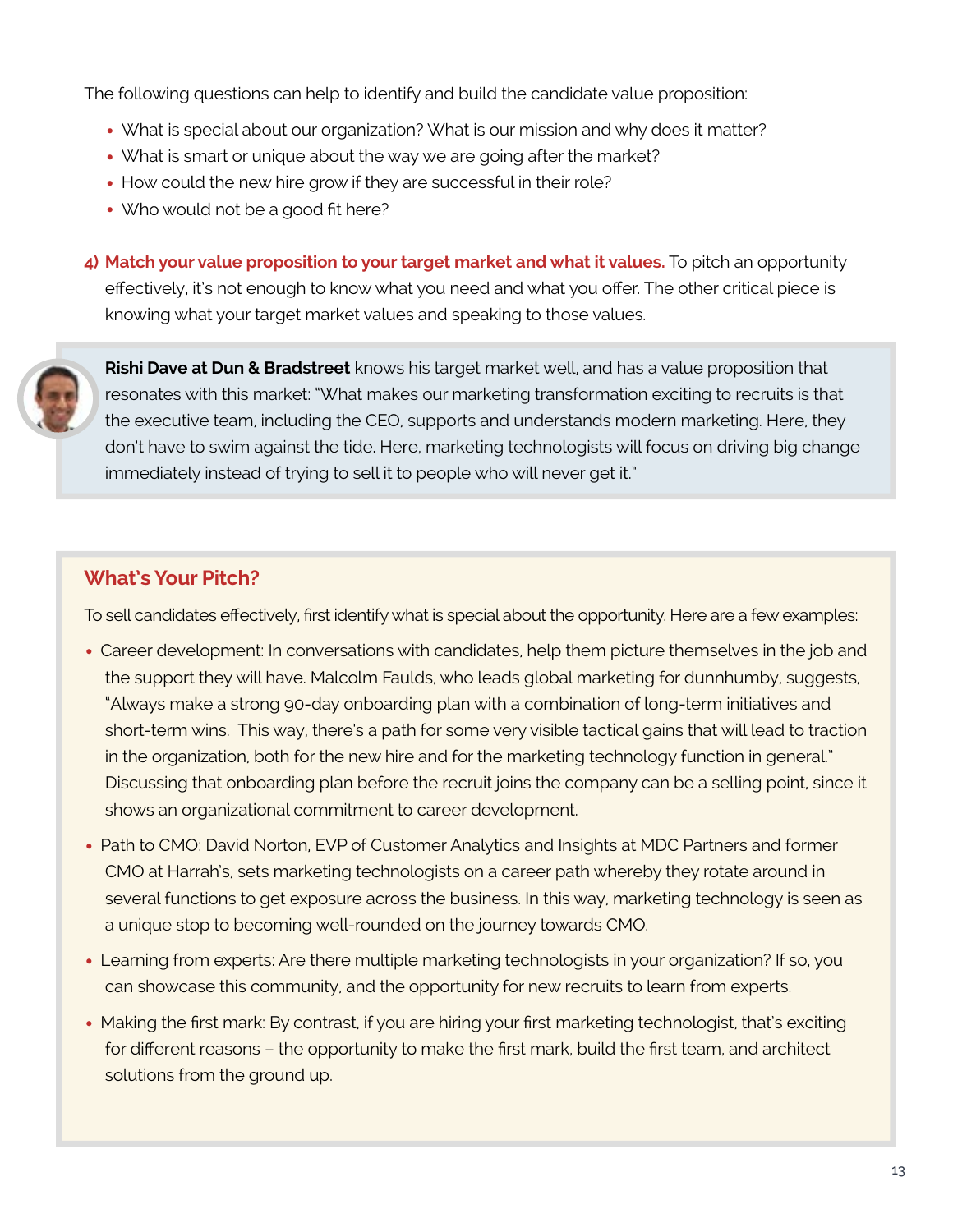**5) Always be in recruiting mode, especially if you are part of a small, growing company.** Just like a startup CEO is always on the lookout for customers, the strongest hiring managers in small, growing companies are always scouting for talent. They may not have the luxury of a well-developed brand, so they create brand impressions with every interaction.

Philipp Stauffer is based in Silicon Valley, and as a startup CEO, he recruits 24/7. When house hunting, of all things, he met a seemingly very strong engineer working at a leading social media company, whose background and interests were in line with Philipp's business. So Philipp shared the story of his startup and his mission, to start a long-term recruiting conversation. Similarly, Piyush Shah, Philipp's co-founder and CTO, has guests at his home through Airbnb on a regular basis. Through hosting them, he has met several top talent candidates. "You're always hiring and selling when you have a startup," Philipp says.

**6) Be aware of other opportunities your candidates are exploring, and contrast your offering**  with your competitors. Leverage your competitive analysis skills when you're recruiting. When you understand the other shiny objects your candidates are considering, you can hone your value proposition to put your opportunity in the best possible light.

For instance, I interviewed someone who leads an analytics group at a global financial services corporation. She competes for talent with investment banks and consultancies, and she positions the work on her team as "more interesting with less insane hours."

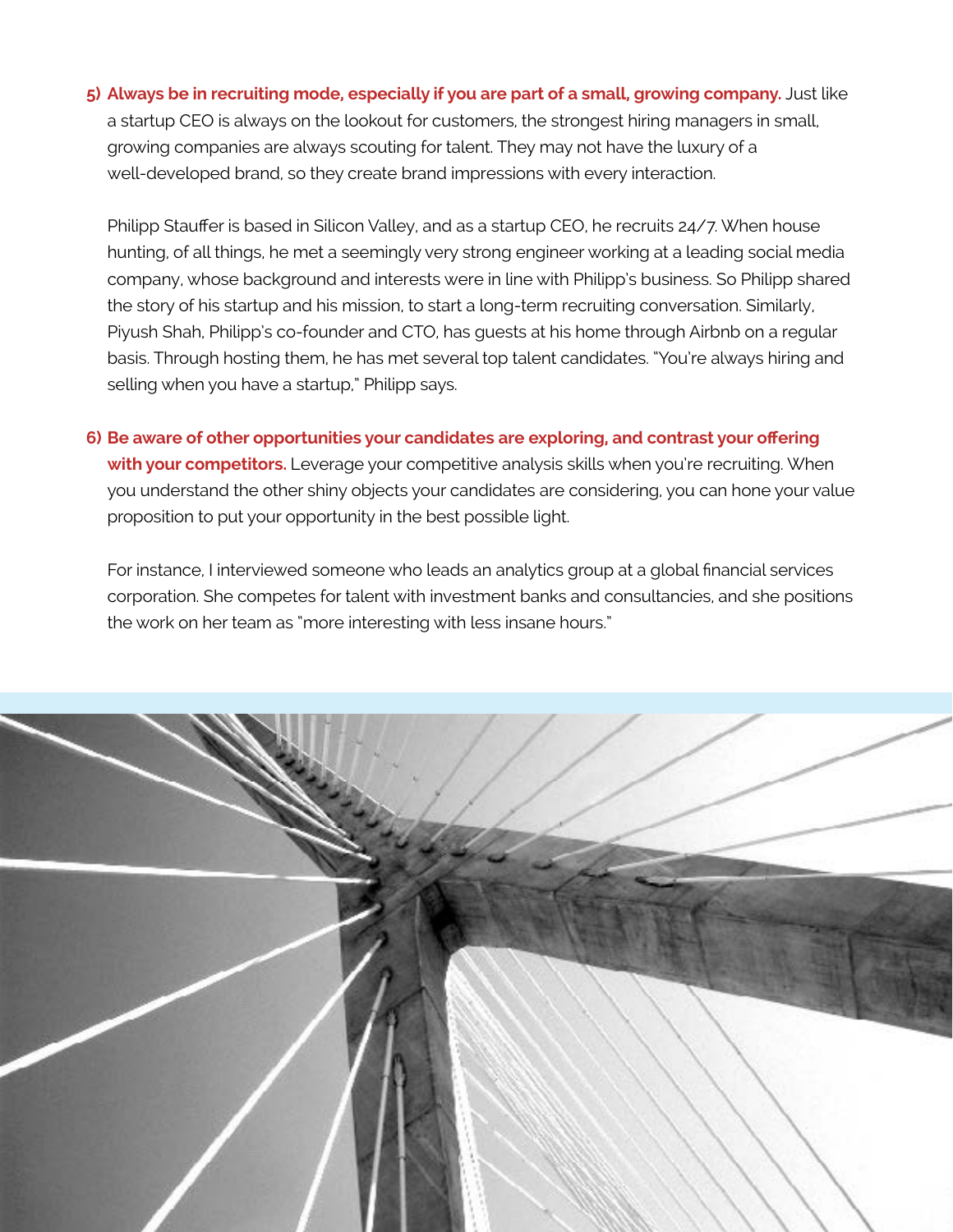### <span id="page-14-0"></span>**Recommendations: Recruiting Marketing Technologists in Today's Difficult Market**

When recruiting marketing technologists in today's market, you may not have the luxury of huge talent pools and one-way evaluations. So you will need to apply your marketing skills to the three interrelated challenges of scouting, evaluating, and selling candidates. Here are five recommendations to get started:

- 1. Identify your biggest talent acquisition challenge. Is it scouting? Evaluating? Selling? Simply having the time, expertise, or network connections to recruit effectively? Identifying the biggest challenge will help you focus your energies. Use the Self-Assessment guide included in this report to help pinpoint your biggest challenge.
- 2. Swim in the same water as marketing technologists. Go to their conferences, read the books and blogs they read, and understand the challenges they face. This could entail:
	- a. Hiring managers applying their subject matter expertise
	- b. Internal talent acquisition teams building subject matter expertise
	- c. Organizations renting subject matter expertise by engaging external specialist recruiters
- 3. Broaden your view of what an ideal candidate looks like. Often hiring managers over-value industry or functional expertise and miss out on people who could be great transfers with the right attitude to be successful.
- 4. Adapt and apply your marketing skills to your recruiting endeavors:
	- a. Market and competitive analysis: Get to know your target audience of marketing technology talent. What do they value? What other opportunities do they find compelling?
	- b. Value proposition development: Identify and market the secret sauce of your opportunity and why it matters to an incoming marketing technologist.
	- c. Lead generation: Scout the right prospects proactively.
	- d. Lead nurturing: Ensure that your evaluation phase enables both sides to mutually explore fit. Remember that the best candidates want to be challenged, not coddled.
	- e. Customer experience design: Remember that every touchpoint with candidates sends a signal and can either sell them or alienate them.
- 5. Treat candidates with the same respect you show clients. Just as customers can share their good — and bad — experiences with your company, so can candidates. Just as customers can refer you to other new customers, so can candidates.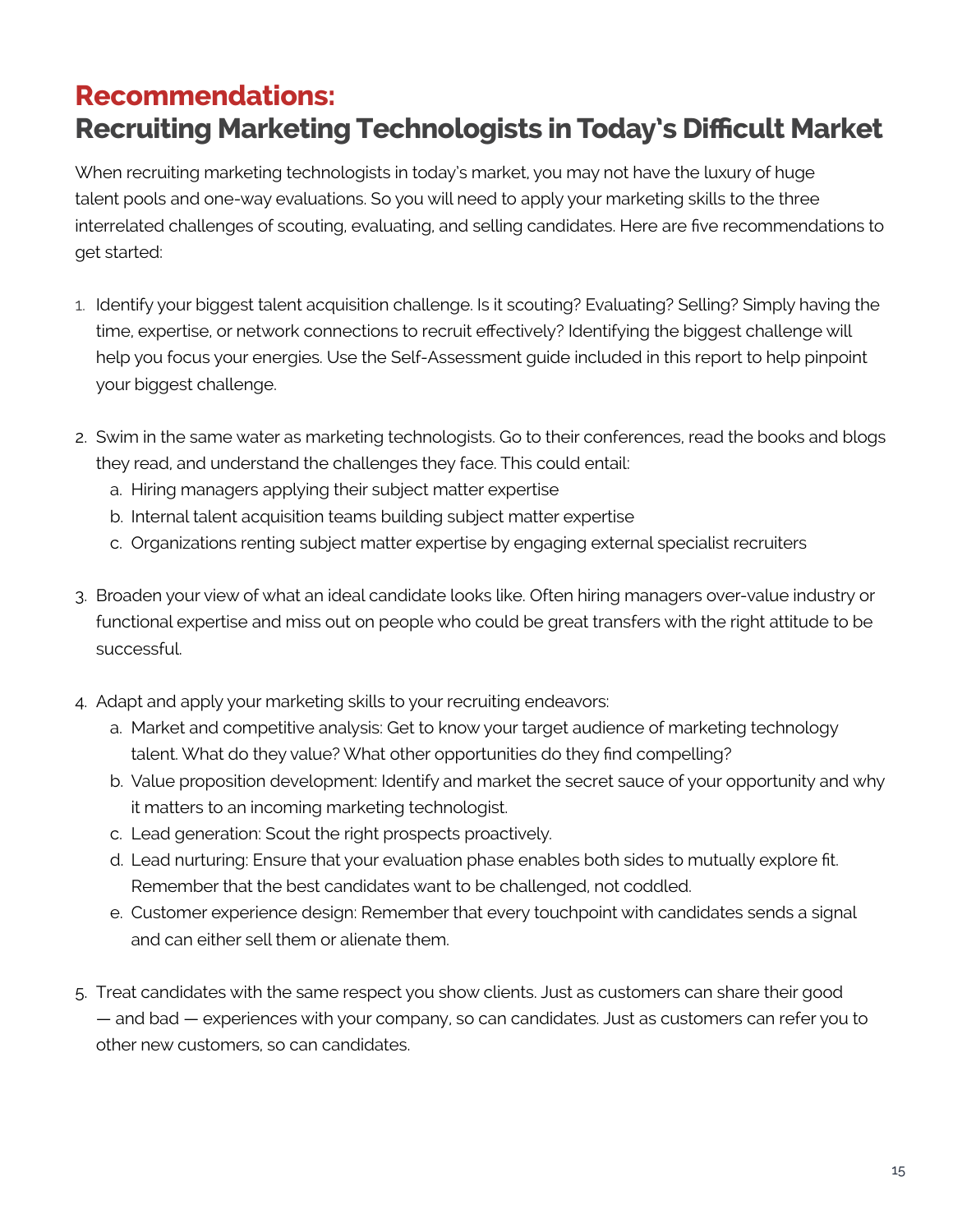### <span id="page-15-0"></span>**Self-Assessment: How Well Are You Conquering The Challenges Of Recruiting Marketing Technologists?**

For each of these statements, rate your agreement from 1 to 5, where 1 = strongly disagree, and 5 = strongly agree.

#### **Scouting: Identifying high-caliber prospective hires**

- 1. We are happy with the quality of candidates we see.
- 2. We are happy with the quantity of candidates we see.
- 3. We incorporate proactive, personalized outreach to candidates.
- 4. We have one or more 'talent magnets' people on our team who are successful at attracting new talent due to their network and/or reputation.
- 5. The people in charge of talent acquisition for marketing technologists are known and credible to the talent market.

#### **Evaluating: Exploring mutual fit for the role**

- 6. We assess aptitude, attitude, and altitude.
- 7. Our assessment process is mutual we evaluate candidates and they evaluate us.
- 8. We have a well-defined process for interviewing and assessing candidates.
- 9. Our hiring team has a shared language for evaluation that helps us be consistent across candidates.
- 10. We go beyond interviews and create ways for candidates to show their work.
- 11. Our evaluation process leads us to a decision point fast enough that we almost never lose top candidates.

#### **Selling: Converting candidates to new hires**

- 12.We know what our target market values.
- 13.Our job descriptions showcase not just what we need, but what we offer.
- 14.Everyone on the interviewing team can articulate the selling points of the job.
- 15.We almost never reschedule interviews with candidates.
- 16.Candidates say they are wowed by the experience of interviewing with us.
- 17. The majority of candidates to whom we make offers accept.
- 18. We receive referrals from candidates that did not receive job offers.

#### **Overall:**

- 19. We find the right new marketing technologists quickly enough for our needs.
- 20. The vast majority of people we hire perform well and fit with our organization.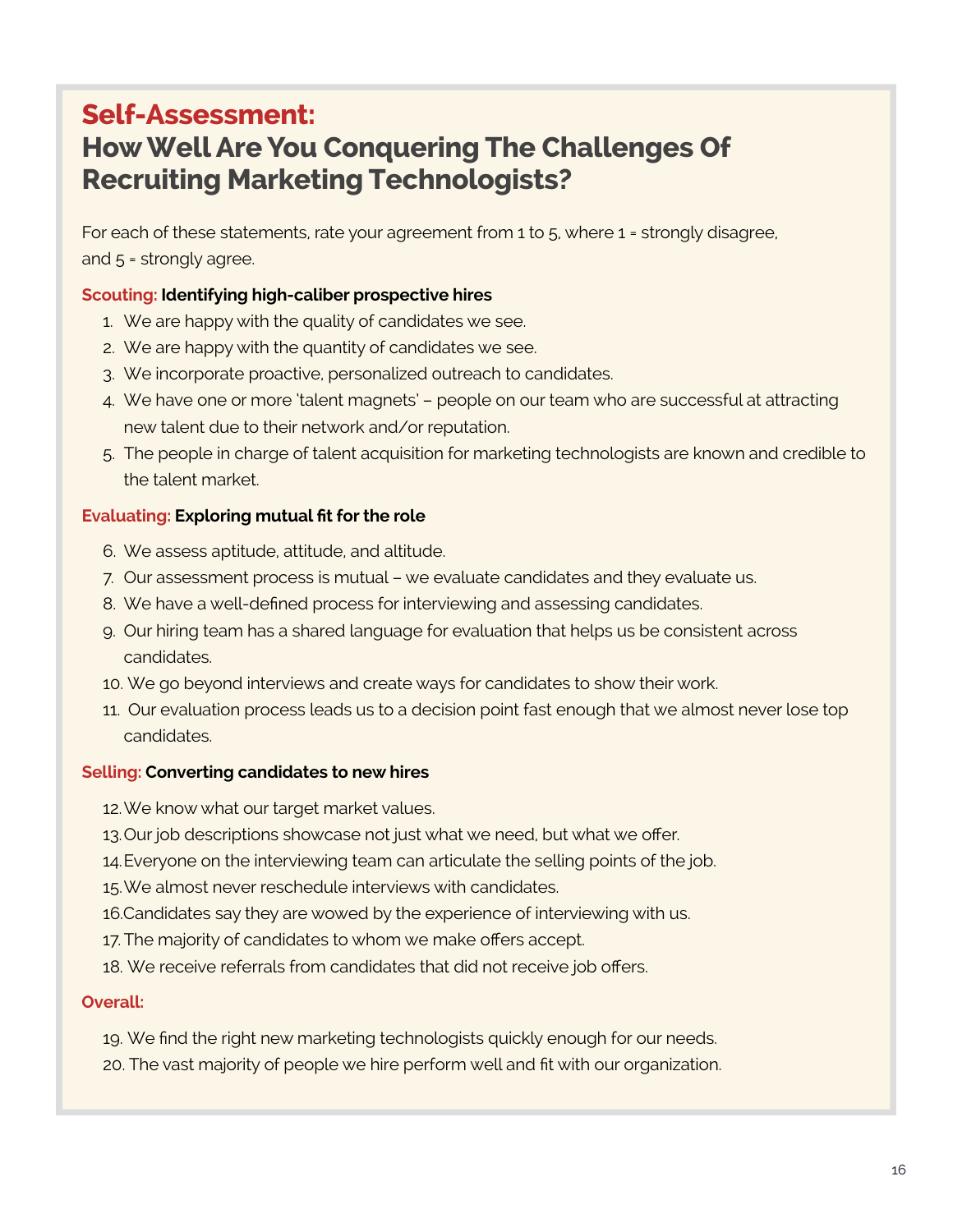# <span id="page-16-0"></span>**Methodology**

I was invited to speak at the first [MarTech conference](http://www.martechconf.com/) in Boston in August 2014, about **"The Talent Land Grab In Marketing Tech: How To Win."** I wanted to make sure my advice was rooted not just in my own experiences as a recruiter placing technical and analytical marketing talent, but also in the reality of hiring managers more broadly.

So I undertook this research to understand:

- The landscape for marketing technology talent
- The biggest challenges facing those who hire marketing technology talent
- What's working and what needs to change to attract, evaluate, and land great marketing technologists

Seeking a broad set of perspectives, in summer 2014 I conducted telephone interviews with 13 people that have hired and managed marketing technologists. Participants hailed from a range of environments, from client-side organizations to consultancies to technology players. The seniority of participants ranged from Director to C-level.

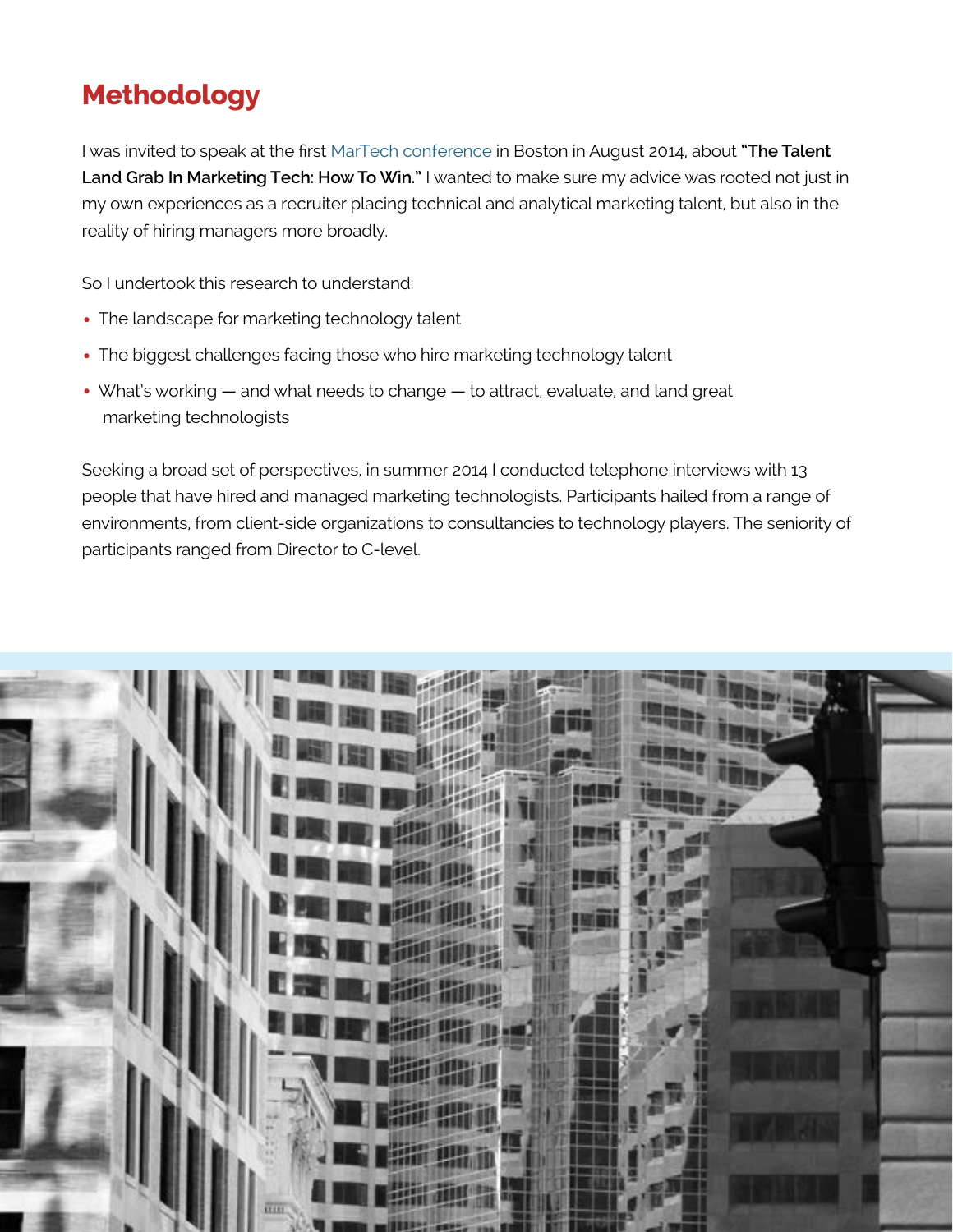### <span id="page-17-0"></span>**Participants**



**Dave Balter** Global Head of Investments, dunnhumby and CEO, Smarterer



**Anonymous** Director, Customer Insights & Analytics, major energy service provider



**Cesar Brea** Partner, Force Five Partners and Author, Marketing and Sales Analytics



**Rishi Dave** Chief Marketing Officer Dun & Bradstreet



**Malcolm Faulds** Head of Global Marketing dunnhumby



**Shawn Goodin** Director of Marketing Technology The Clorox Company



**David Norton** EVP, Customer Analytics and Insights MDC Partners



**Jason Seeba** Lead Marketing Technologist **BloomReach** 



**Philipp Stauffer** Founder and CEO Onor



**Greg Tirico** Director, Digital Media and Content Sage



**Hagen Wenzek** Acting CTO and Advisor Unified Social; and former CTO, Mediabrands



**Anonymous** Director of Analytics large global financial services corporation



**Adam LeVasseur Consultant** Slalom Consulting

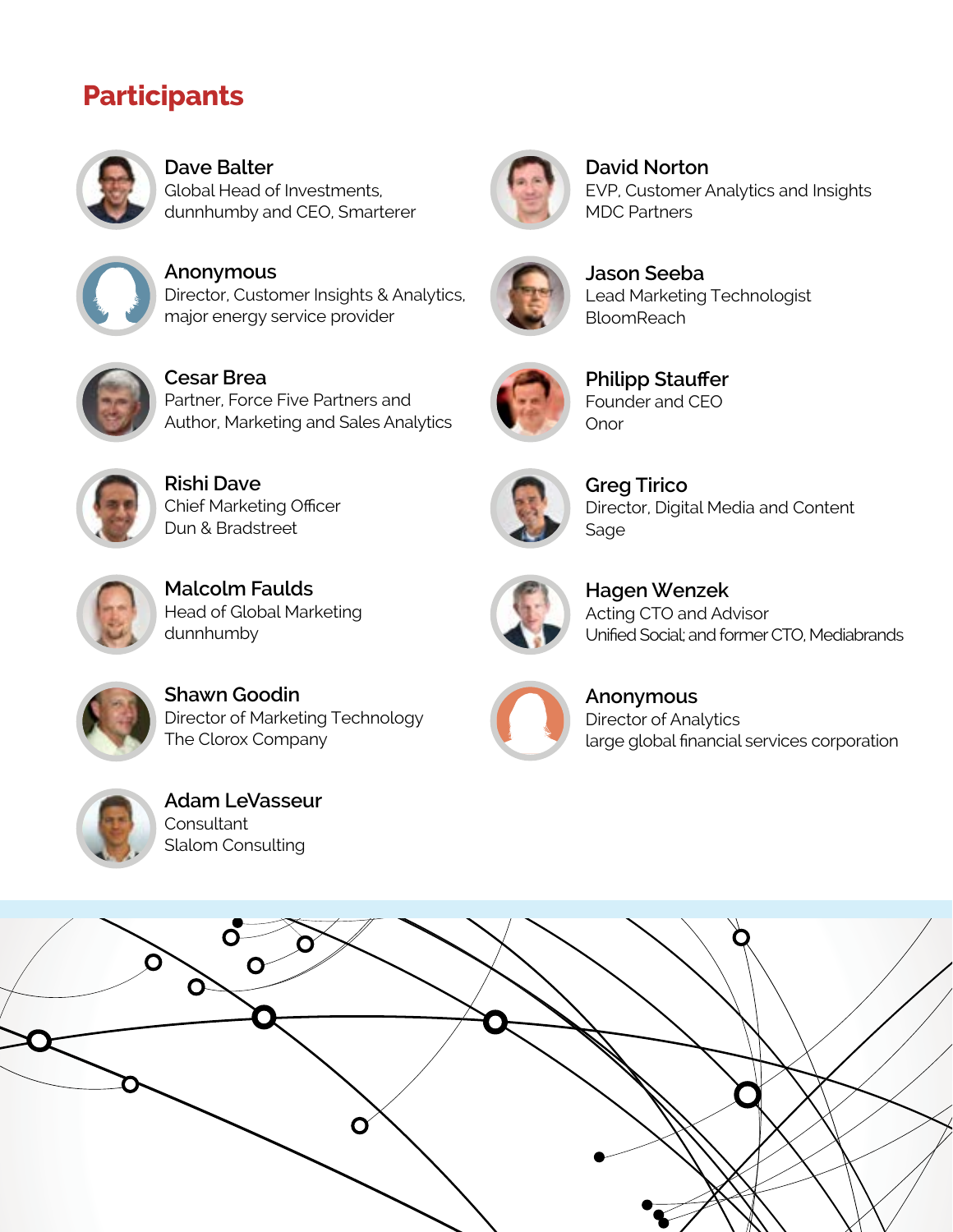# <span id="page-18-0"></span>**About The Author: Erica Seidel**



I am the founder of a recruiting practice called The Connective Good, specializing in helping organizations attract and land talent to lead the transformation to data-driven marketing. Specifically, The Connective Good recruits senior professionals with backgrounds in marketing technology, marketing analytics, customer intelligence, digital marketing, product management, quant market research, line marketing, and strategic marketing consulting. Most clients are growing companies that have very high standards for talent, but may not be on the

radar of their target talent market. For these organizations, a successful recruiting approach often looks less like procurement and more like 1-1 marketing and sales. The Connective Good helps by proactively and creatively marketing opportunities to carefully-chosen individuals.

My own career has spanned marketing and technology. Previously, I led The CMO Group and The Interactive Marketing Council at Forrester Research. These advisory businesses serve senior marketing executives of Fortune 500 companies with guidance and peer-to-peer education. I started my career in software development, with companies such as Sony, IBM, and Sun Microsystems (now Oracle). I have an MBA in Marketing from the Wharton School of the University of Pennsylvania and a BA in International Relations from Brown University.

#### **Contact me at:**

[erica@theconnectivegood.com](mailto:erica@theconnectivegood.com) [@erica\\_seidel](https://twitter.com/erica_seidel)

**To receive monthly newsletters on recruiting great analytical marketing talent, sign up at:** 

[www.theconnectivegood.com](http://www.theconnectivegood.com ) 

### **Acknowledgments**

A hearty thank you to:

- Each executive I interviewed for this report
- Scott Brinker, who pens the outstanding [chiefmartec.com](http://chiefmartec.com) blog and who graciously invited me to share this research at the inaugural [MarTech Conference](http://www.martechconf.com/)
- Michael Gazala, a former Forrester colleague who provided a much-needed second set of eyes on this report
- Lisa Finch, graphic and visual designer extraordinaire
- The other friends and colleagues who helped bring this research to fruition: Rishi Bhalerao, Joanna Brownstein, and Matthias Thorn